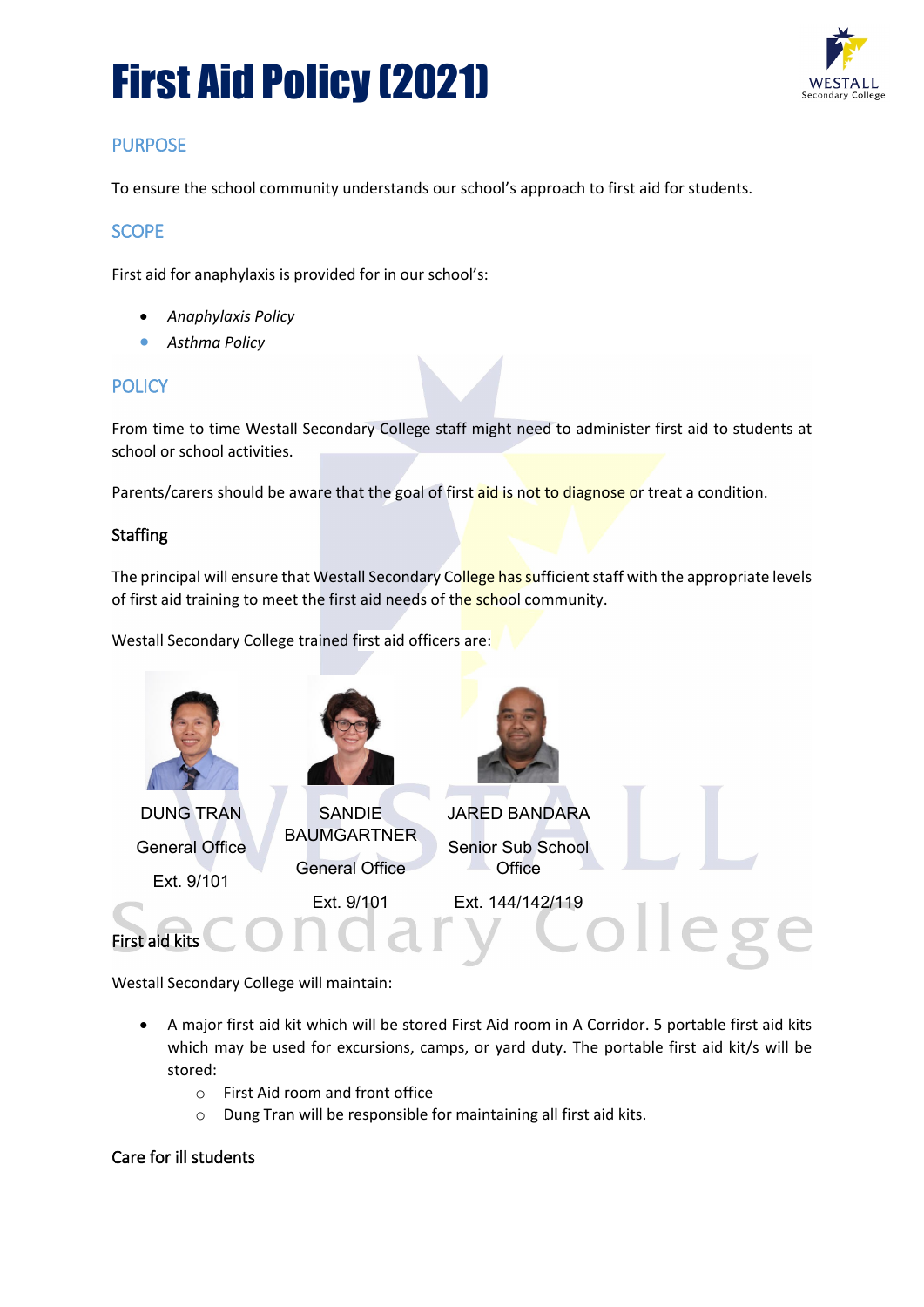# First Aid Policy (2021)



Students who are unwell should not attend school.

If a student becomes unwell during the school day they may be directed to Front office where they will be assessed and moved to the First Aid room if required and monitored by staff. Depending on the nature of their symptoms, staff may contact parents/carers or an emergency contact person to ask them to collect the student.

#### First aid management

If there is a situation or incident which occurs at school or a school activity which requires first aid to be administered to a student:

- Staff who have been trained in first aid will administer first aid in accordance with their training. In an emergency situation, other staff may assist in the administration of first aid within their level of competence.
- In a medical emergency, staff may take emergency action and do not need to obtain parent/carer consent to do so. Staff may contact Triple Zero "000" for emergency medical services at any time.
- Staff may also contact NURSE-ON-CALL (on 1300 60 60 24) in an emergency. NURSE-ON-CALL provides immediate, expert health advice from a registered nurse and is available 24 hours a day, 7 days a week.
- If first aid is administered for a minor injury or condition, Westall Secondary College will notify parents/carers by an immediate telephone call.
- If first aid is administered for a serious injury or condition, or in an emergency situation, school staff will attempt to contact parents/carers or emergency contacts as soon as reasonably practical.
- If staff providing first aid determine that an emergency response is not required but that medical advice is needed, school staff will ask parents/carers, or an emergency contact person, to collect the student and recommend that advice is sought from a medical practitioner.
- Whenever first aid treatment has been administered to a student Westall Secondary College will:
	- o record the incident on CASES21
	- $\circ$  if first aid was administered in a medical emergency, report the incident to the Department's Security Services Unit on 03 9859 6266.

In accordance with guidance from the Department of Education and Training, analgesics, including paracetamol and aspirin, will not be stored at school or provided as a standard first aid treatments. This is because they can mask signs of serious illness or injury.

## **COMMUNICATION**

This policy will be communicated to our school community in the following ways:

- Available publicly on our school's website
- staff training
- Included in staff handbook/manual
- Hard copy available from school administration upon request